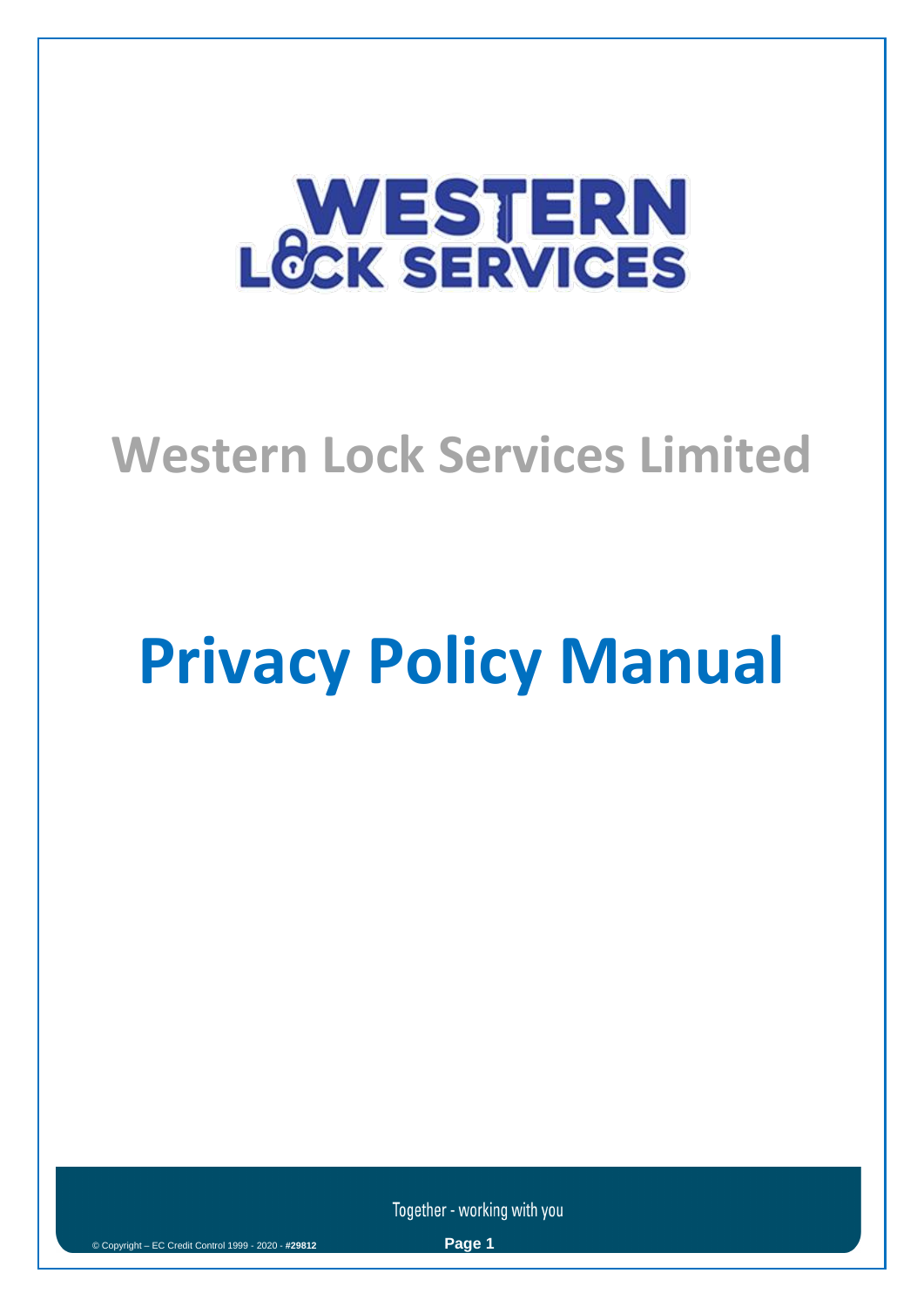# **Table Of Contents**

| 1.  | <b>Introduction</b><br><u> 2000 - 2000 - 2000 - 2000 - 2000 - 2000 - 2000 - 2000 - 2000 - 2000 - 2000 - 2000 - 2000 - 2000 - 2000 - 200</u> | Page 3              |
|-----|---------------------------------------------------------------------------------------------------------------------------------------------|---------------------|
| 2.  |                                                                                                                                             | <sub>-</sub> Page 4 |
| 3.  |                                                                                                                                             | Page 5              |
| 4.  | Types Of Personal Information That Is Collected & Held __________________Page 5                                                             |                     |
| 5.  | Procedures and responding to potential breaches of Privacy ____________ Page 7                                                              |                     |
| 6.  | Purposes For Which Information Is Collected, Held, Used And Disclosed _Page 9                                                               |                     |
| 7.  | How An Individual May Access Personal Information Held, And How                                                                             |                     |
|     |                                                                                                                                             |                     |
| 8.  | How An Individual May Complain About A Breach Of The NZPP, And                                                                              |                     |
|     |                                                                                                                                             | Page 11             |
| 9.  | Will Personal Information Be Disclosed To Overseas Recipients _______ Page 12                                                               |                     |
| 10. |                                                                                                                                             | Page 12             |
| 11. |                                                                                                                                             | Page 13             |
| 12. |                                                                                                                                             |                     |
| 13. |                                                                                                                                             |                     |

**DISCLAIMER:** Subject to any applicable law which cannot be excluded and to all provisions implied by statute which cannot be excluded, EC Credit Control (NZ) Ltd accepts no responsibility for any loss, damage, cost or expense (whether direct or indirect) incurred by you as a result of any error, omission or misrepresentation in any information in this manual.

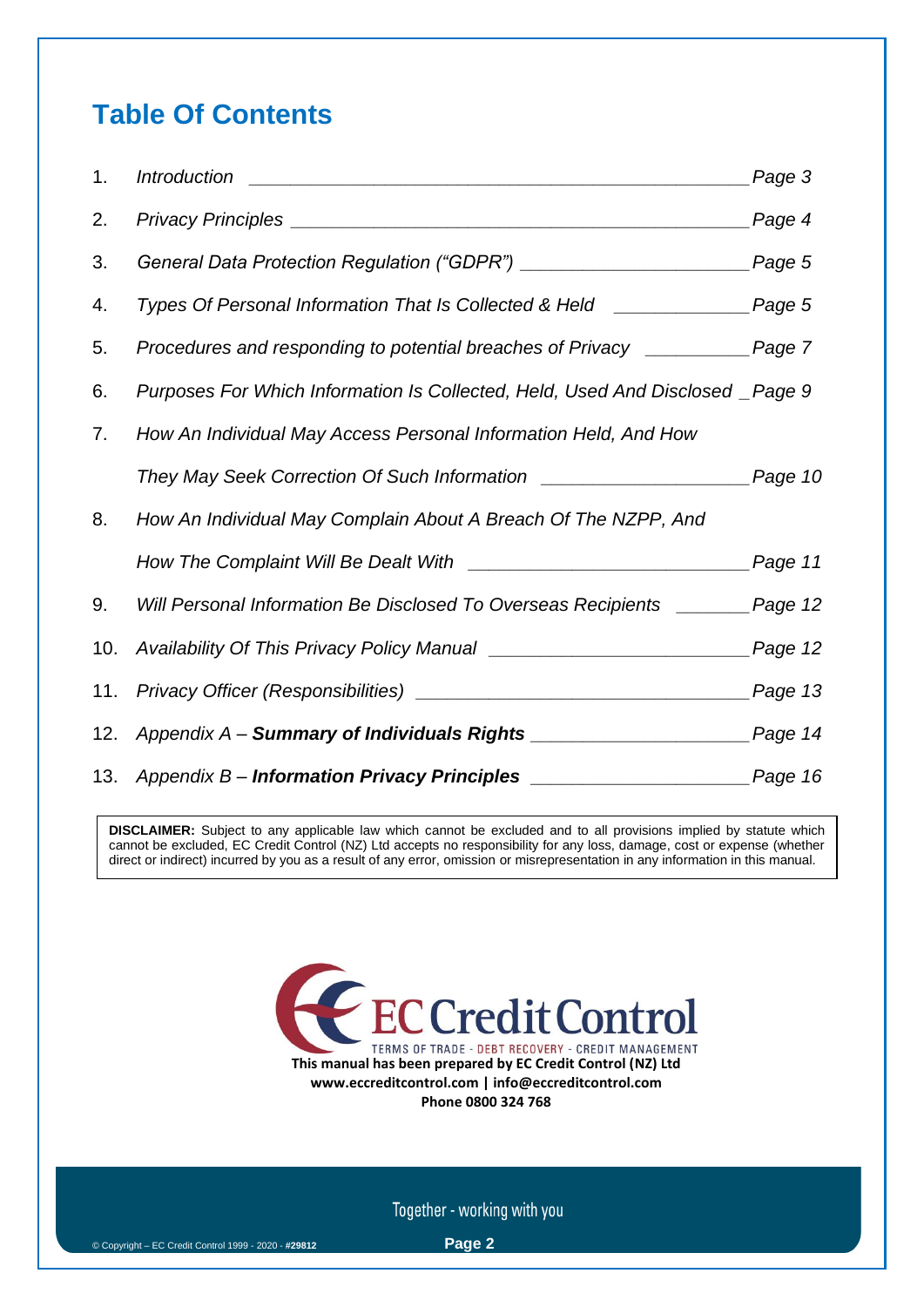#### **1. Introduction**

With the passing of the Privacy Act 1993 the government introduced legislation to protect personal information about individuals. Privacy Act 1993 ("the Act") incorporates the New Zealand's Privacy Principles (NZPP's) covered in Part 2 of the Act. These principles apply to private sector organisations who deal with information relating to individuals. This legislation is designed to protect personal information about individuals and sets in place a framework and guidelines about how to deal with this information.

As at 25 May 2018, the EU General Data Protection Regulation ("GDPR") was introduced providing increased transparency for data protection for all businesses transferring data to the Europe Union "EU". While the GDPR and the NZPP share some similarities, Western Lock Services Limited is providing robust privacy policies and procedures for its staff and clients. This includes ensuring that it conforms to all required NZPP's including the provision of a clearly expressed and readily available Privacy Policy. This is completed by the provision of this Privacy Policy Manual.

An NZPP privacy policy is a key tool for meeting NZPP 1's requirements.

To assist with this compliance, Western Lock Services Limited ensures that all of its staff members adhere to these policies and procedures. Any breaches of these policies and procedures must be reported to the relevant staff member's manager or supervisor immediately so that any appropriate measures can be taken to mitigate any issues surrounding an identified breach.

Every staff member of Western Lock Services Limited who handles personal information is required to have an understanding of the New Zealand Privacy Principles (NZPP's), the Act and the GDPR, where necessary. Where a more detailed knowledge of Western Lock Services Limited's rights and responsibilities is required, the Privacy Officer will be able to provide assistance.

All staff is encouraged to discuss privacy issues with the nominated Privacy Officer.

#### **Review**

Formal review of this privacy policy shall be undertaken on a 6 monthly basis with the details of this review recorded by the Privacy Officer.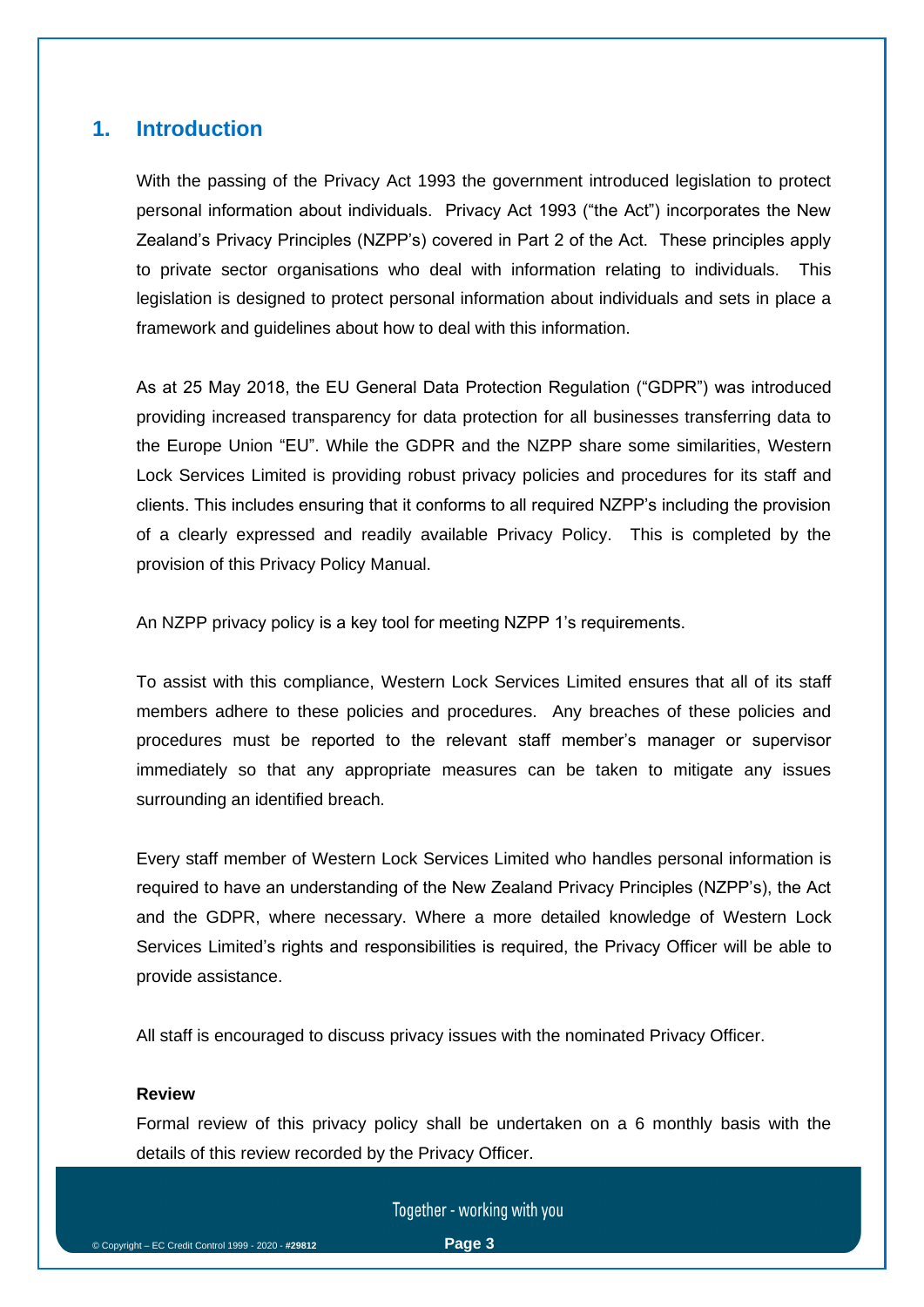### **2. New Zealand Privacy Principles (NZPP's)**

The Privacy Act 1993 and the Credit Reporting Privacy Code 2004 places obligations and responsibilities on employers and employees to ensure that information collected from individuals is collected, retained and used in line with the NZPP's. Western Lock Services Limited shall abide by the following NZPP's at all times:

- 1/ Purpose of collection of personal information
- 2/ Source of personal information
- 3/ Collection of personal information from subject
- 4/ Manner of collection of personal information
- 5/ Storage and security of personal information
- 6/ Access to personal information
- 7/ Correction of personal information
- 8/ Accuracy of personal information
- 9/ Retention of personal information
- 10/ Limits on use of personal information
- 11/ Limits on disclosure of personal information
- 12/ Use of unique identifiers

#### **NZPP No.**

| NZPP 1 to 4        | governs the reason for collection of personal information, where<br>personal information may be collected from, and how it is collected.                         |
|--------------------|------------------------------------------------------------------------------------------------------------------------------------------------------------------|
| NZPP <sub>5</sub>  | governs how personal information should be stored.                                                                                                               |
| NZPP <sub>6</sub>  | governs that individuals have access to the personal information<br>held about them.                                                                             |
| NZPP 7             | governs that if an individual requests changes to their personal<br>information held about them then it should be done unless there are<br>grounds not to do so. |
| NZPP $8 - 11$      | govern how personal information is used or disclosed.                                                                                                            |
| NZPP <sub>12</sub> | governs that an individual's bank number, IRD number, drivers<br>licence number, passport number etc cannot be used to identify an<br>individual.                |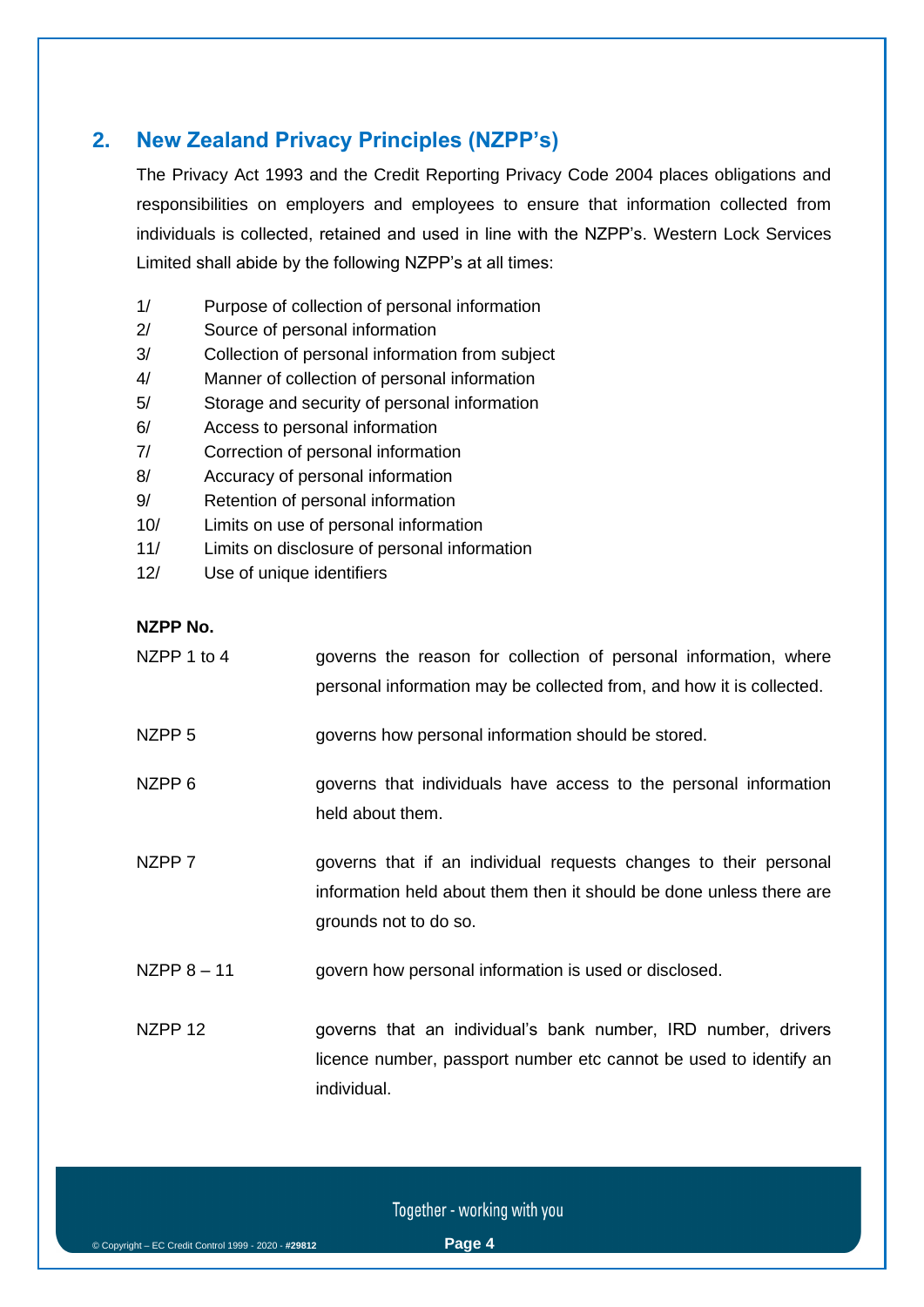Further information regarding the NZPP's can be obtained from the office of the Privacy Commissioner at [http://www.privacy.org.nz/comply/comptop.html.](http://www.privacy.org.nz/comply/comptop.html) A full copy of the Privacy Principles is attached as Appendix B.

A copy of the NZPP's as produced by the Office of the Privacy Commissioner is attached as Appendix B. In the event of any potential data breach that is likely to result in serious harm to any individuals whose personal information is involved in the breach, Western Lock Services Limited's Privacy Policy Manual provides a data breach preparation and response to any potential breaches to ensure compliance under the Act.

#### **3. General Data Protection Regulation ("GDPR")**

Upon the implementation of the GDPR on 25 May 2018, Western Lock Services Limited has updated the way they use and collect personal data from residents in the EU. This involves, identifying Western Lock Services Limited's data protection officer ("Privacy Officer"), how clients can contact the Privacy Officer and identifying the process of transferring client's personal information. Further, the implementation of cookies notices on Western Lock Services Limited's website has been activated to ensure Western Lock Services Limited's clients have adequate protection in providing consent to Western Lock Services Limited withholding their personal data.

## **4. Types Of Personal Information That Is Collected, used, processed & Held**

Western Lock Services Limited collects personal information for a variety of reasons. This personal information will be collected in the normal course of business and will relate to Goods and/or Services that are provided by Western Lock Services Limited to clients. This information collected will be done so in the course of business where the client is a customer of Western Lock Services Limited or when the client acts as a guarantor for another person or company that is a client of Western Lock Services Limited. Western Lock Services Limited will not collect information that is not relevant or sensitive in nature unless it is required in the normal course of business.

The personal information that is collected may include, but will not be limited to the following;

- 1/ Full name
- 2/ Address
- 3/ Date of birth
- 4/ Credit references if applicable
- 5/ Publically available information which relate to the clients activities in New Zealand
- 6/ Any information recorded in the New Zealand Insolvency Trustee Service Register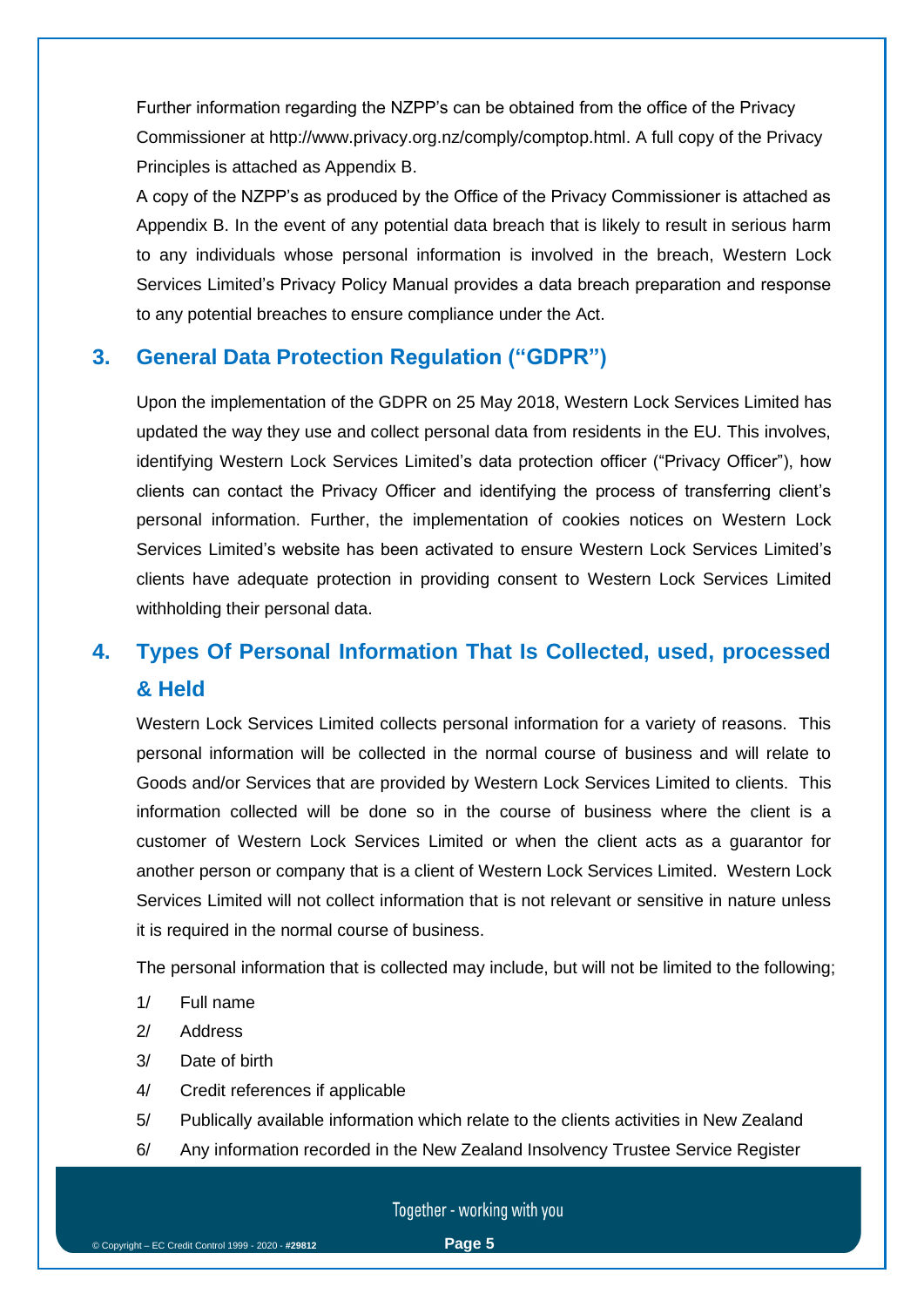- 7/ The client acknowledges that provided the correct Privacy Act disclosures have been made that Western Lock Services Limited may conduct a credit report on the client for the purposes of evaluating the credit worthiness of the client.
- 8/ Driver's license details
- 9/ Medical insurance details (if applicable)
- 10/ Electronic contact details including email, Facebook and Twitter details
- 11/ Next of kin and other contact information where applicable

Western Lock Services Limited ensures that all personal information is held in a secure manner. Where applicable and to the best of Western Lock Services Limited's knowledge all computers or servers have the required security protections in place to safeguard and protect any personal information that is held by Western Lock Services Limited.

We use cookies on our website. Cookies are small files which are stored on your computer. They are designed to hold a modest amount of data (including personal information) specific to a particular client and website, and can be accessed either by the web server or the client's computer. In so far as those cookies are not strictly necessary for the provision of Western Lock Services Limited's services, we will ask you to consent to our use of cookies when you first visit our website.

In the event that you utilise our website for the purpose of purchases/orders, Western Lock Services Limited agrees to display reference to cookies and /or similar tracking technologies, such as pixels and web beacons (if applicable), and requests consent for Western Lock Services Limited collecting your personal information which may include:

- (a) IP address, browser, email client type and other similar details;
- (b) Tracking website usage and traffic; and
- (c) Reports are available to Western Lock Services Limited when Western Lock Services Limited sends an email to the client, so Western Lock Services Limited may collect and review that information

If you consent to Western Lock Services Limited's use of cookies on our website and later wish to withdraw your consent, you may manage and control Western Lock Services Limited's privacy controls through your browser, including removing cookies by deleting them from your browser history when you leave the site.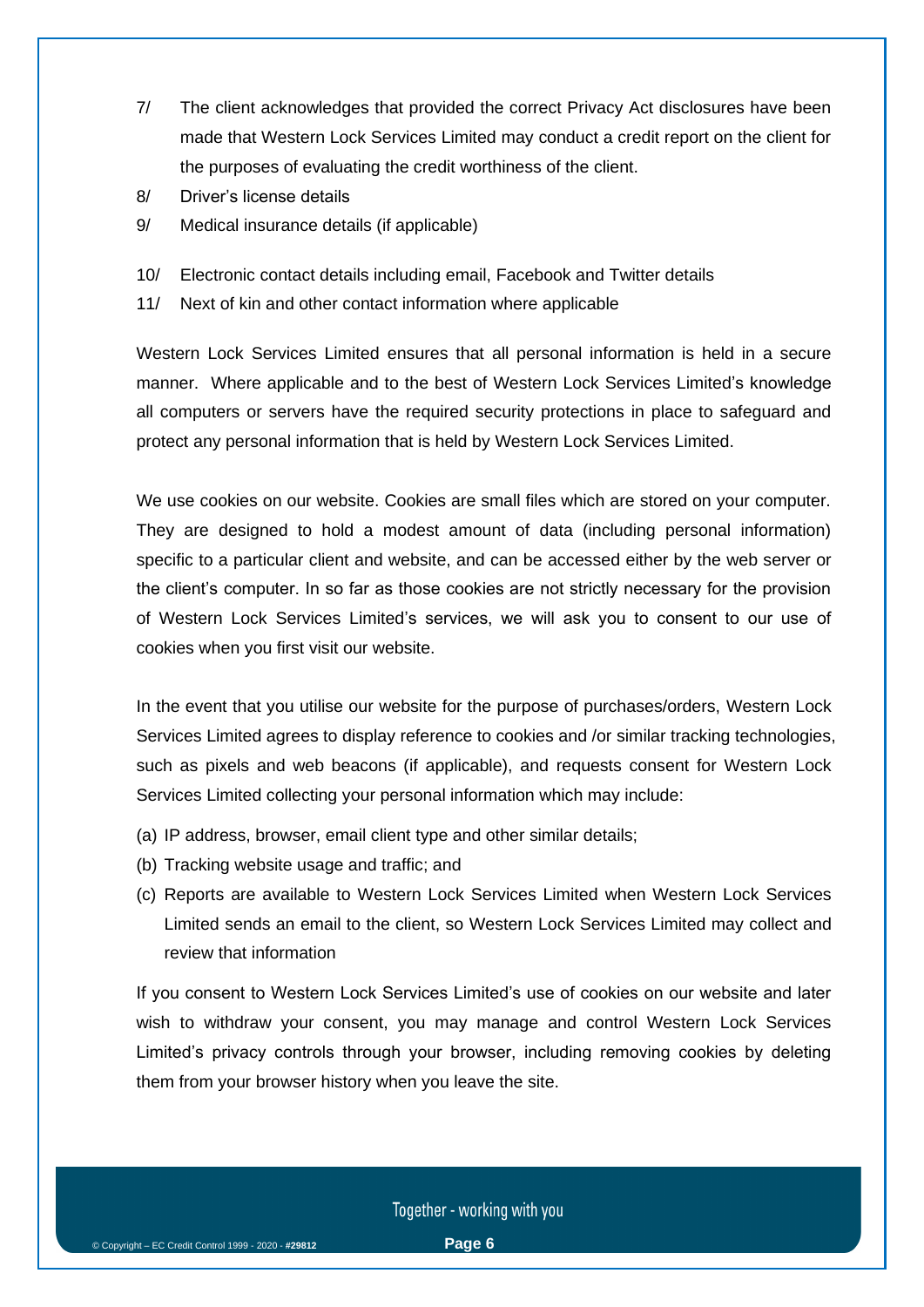Western Lock Services Limited also regularly conducts internal risk management reviews to ensure that its infrastructure (to the best of its knowledge) is secure and any identifiable risks have been mitigated as much as they can be in the normal course of business.

#### **5. Procedures and responding to potential breaches of Privacy**

In accordance with the Act Western Lock Services Limited is aware of its responsibilities to notify its clients in the event of a potential data breach that may cause serious harm to clients. Further, in the event the client is located in the EU, Western Lock Services Limited acknowledges that any potential data breaches will be safeguarded by the provisions of the GDPR.

Western Lock Services Limited will collect and process personal information in the normal course of business. This personal information may be collected and processed (but is not limited to) by any of the following methods;

- 1/ Credit applications forms
- 2/ Work authorisation forms, quote forms or any other business documentation
- 3/ Publically available databases that hold information
- 4/ Websites that detail information such as Sensis, Facebook, Google etc
- 5/ By verbally asking you for information as part of normal business practices

Where relevant to data processing as per the GDPR, and in particular where Western Lock Services Limited uses new technologies, and takes into account the nature, scope, context and purposes of processing and considers that the data processing is likely to result in a high risk to the rights and freedoms of natural persons, the Privacy Officer shall, prior to the processing of personal information, carry out an assessment of impact of the envisaged processing operations on the protection impact assessment. The data protection assessment will be required in instances whereby:

- (a) a systematic and extensive evaluation of personal aspects relating to natural persons which is based on automated processing, including profiling, and on which decisions are based that produce legal effects concerning the natural person or similarly significantly affect the natural person;
- (b) processing on a large scale of special categories of data referred to in [Article 9\(](https://gdpr-info.eu/art-9-gdpr/)1) of the GDPR, or of personal data relating to criminal convictions and offences referred to in [Article 10](https://gdpr-info.eu/art-10-gdpr/) of the GDPR; or
- (c) a systematic monitoring of a publicly accessible area on a large scale.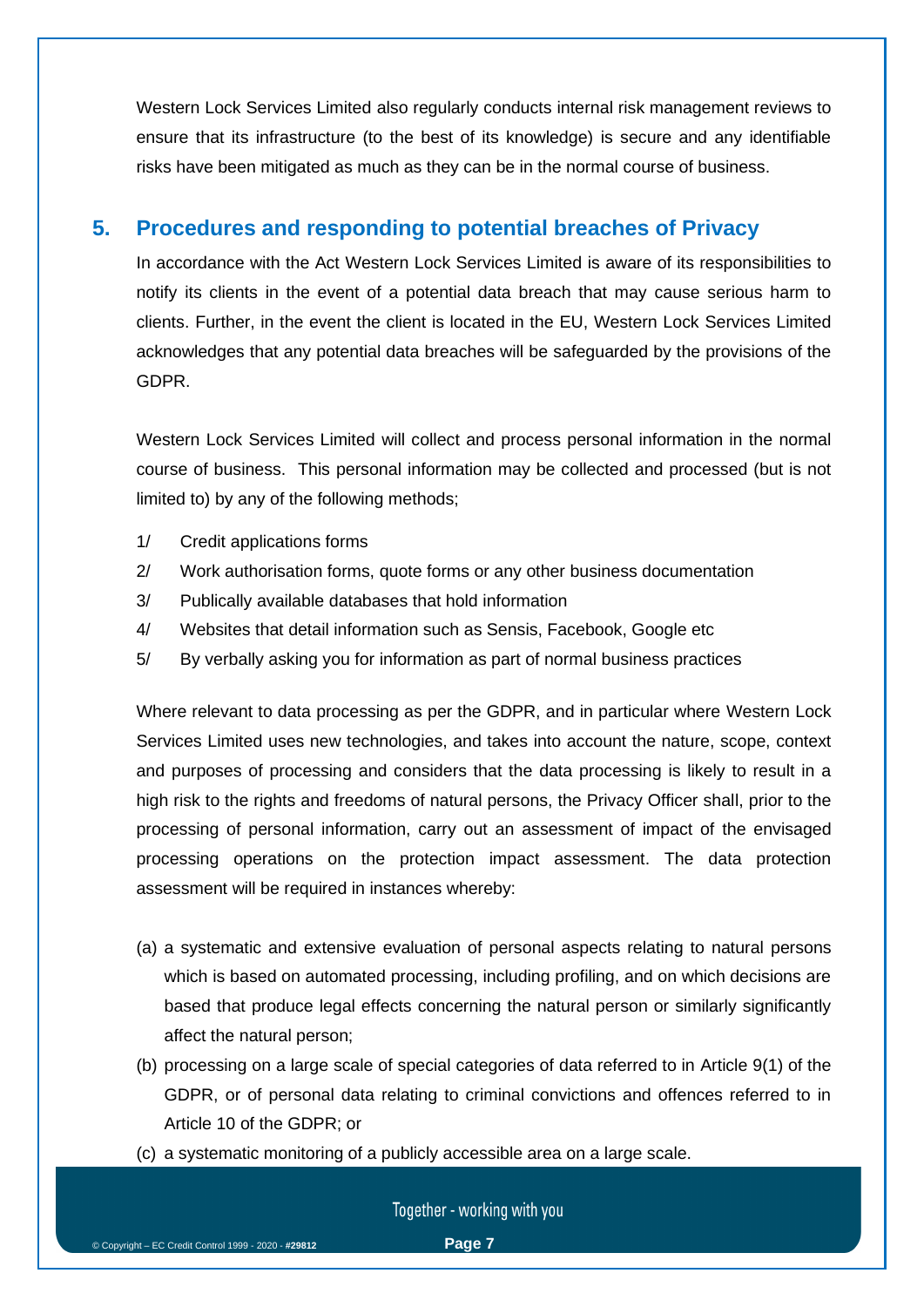The assessment shall be carried out in accordance with Article 35 (7) of the GDPR and carry out reviews of such data protection impact assessments when there is any change of the risk associated with the processing of personal information.

As a client of Western Lock Services Limited and agreeing to Western Lock Services Limited's Terms and Conditions of Trade, which comprises of Western Lock Services Limited's privacy statement you hereby agree and consent to the provisions of this Privacy Policy Manual, including but not limited to the collection, processing, use and disclosure of your personal information. In the event that you do not wish to agree or consent to any of the above use, processing collection and disclosure, then Western Lock Services Limited warrants that any request by you to withdraw your consent or agreement shall be deemed as confirmation by you to cease any and/or all collection use, processing and disclosure of your personal information. You may make a Request to withdraw your consent at anytime by telephone and/or by e-mail to the following contact details;

> **The Privacy Officer Western Lock Services Limited** PO Box 1800-31 Royal Heights AUCKLAND 0656 [accounts@westernlock.co.nz](mailto:accounts@westernlock.co.nz) (09) 832 7602

Western Lock Services Limited will ensure that any Information that is to be obtained from you is done so using Western Lock Services Limited's prescribed forms which;

Authorise Western Lock Services Limited:

- 1/ To collect personal information; and
- 2/ Inform the individual what personal information is being collected; and
- 3/ Inform the individual why (the purpose) the personal information is being collected; and
- $4/$  Inform the individual why & when personal information will be disclosed to  $3<sup>rd</sup>$  parties.

It is the responsibility of Western Lock Services Limited to ensure that any personal information obtained is as accurate and up to date as possible and information is only collected by lawful means in accordance with the Act and relevantly, in accordance with the GDPR.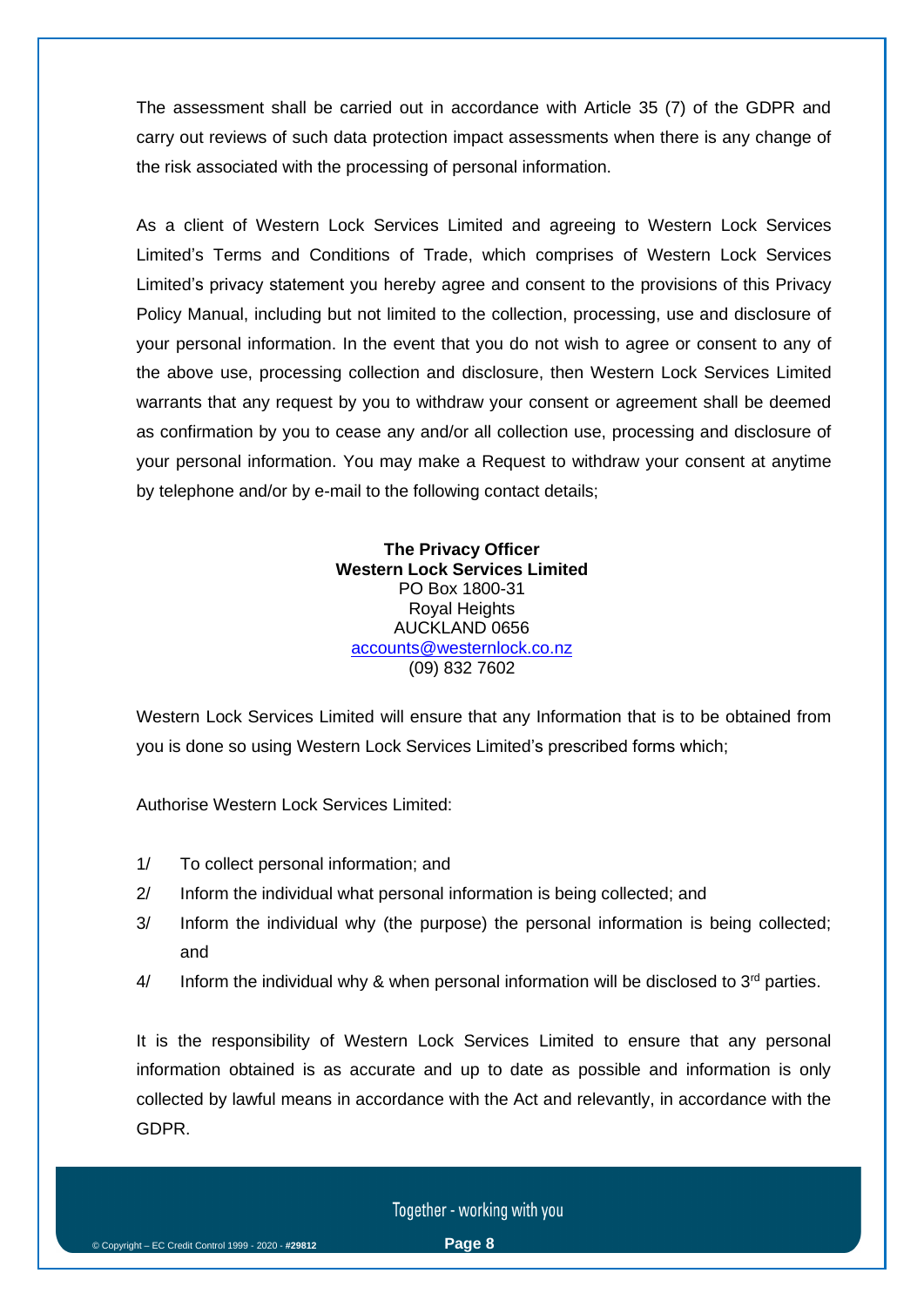## **6. Purposes For Which Information Is Collected, Held, Used And Disclosed**

#### **Disclosure to Third Parties**

Western Lock Services Limited will not pass on your personal information to third parties without first obtaining your consent.

In accordance with the Act, and relevantly the GDPR, Personal Information can only be used by Western Lock Services Limited for the following purposes:

- 1/ Access a credit reporter's database for the following purposes:
	- a) To assess your application for a credit account; or
	- b) To assess your ongoing credit facility; or
	- c) To notify a credit reporter of a default by you; or
	- d) To update your details listed on a credit reporter's database; or
- 2/ Check trade references noted on the prescribed form for the following purposes:
	- a) To assess your application for a credit account; or
	- b) To assess your ongoing credit facility; or
	- c) To notify a default.
- 3/ Market Western Lock Services Limited's products and services.
- 4/ Any other day to day business purposes such as complying with IRD requirements, managing accounting returns or legal matters.

**Relationship with Credit Reporter -** In the event that notification of a default has been reported to a Credit Reporter and your credit file has been updated (including any changes to the balance outstanding or contact details), then the Credit Reporter shall be notified as soon as practical of any such changes.

Western Lock Services Limited will only gather information for its particular purpose (primary purpose). In accordance with the Act, and relevantly the GDPR Western Lock Services Limited will not disclose this information for any other purpose unless this has been agreed to by both parties.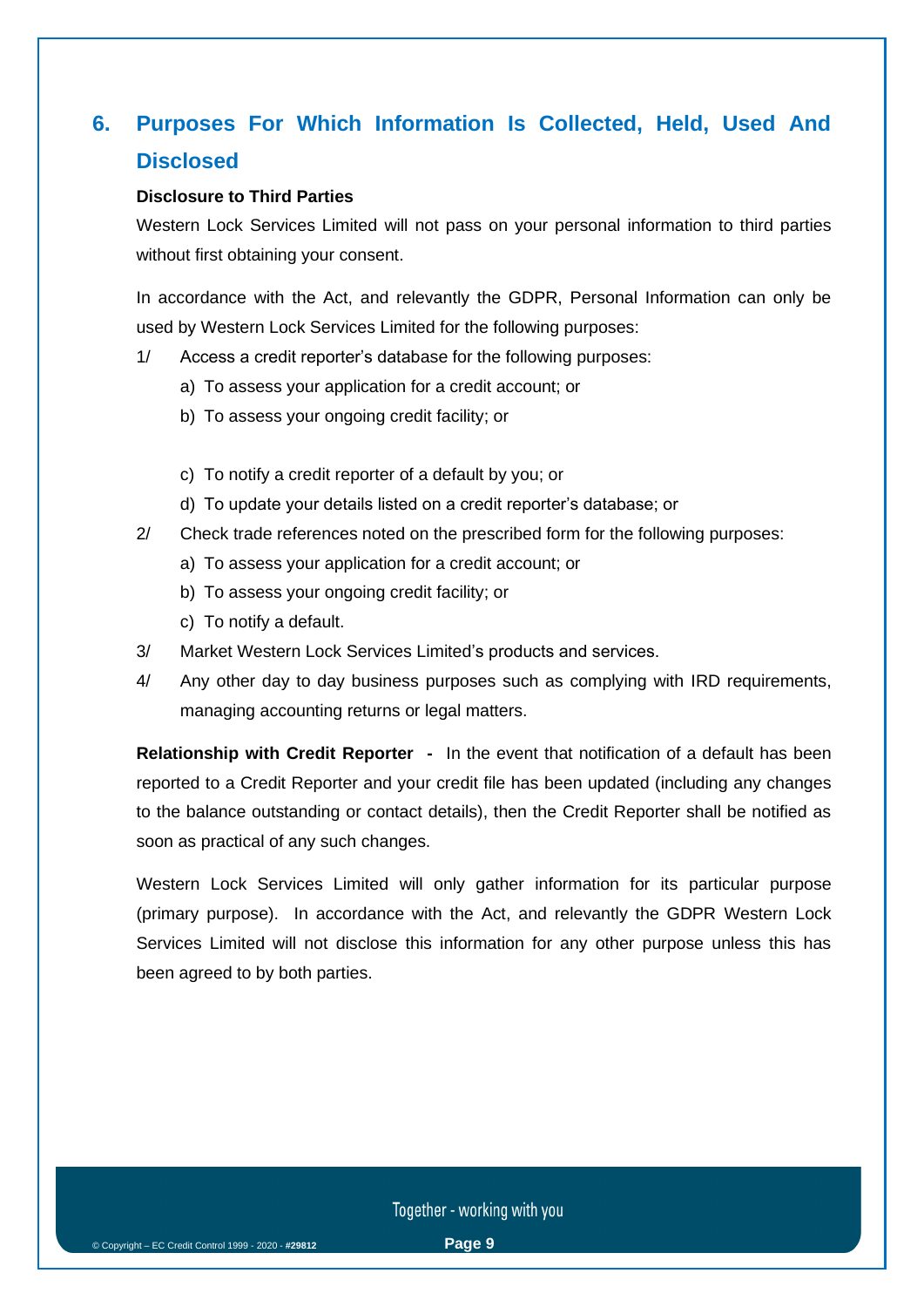# **7. How An Individual May Access Personal Information Held, And How They May Seek Correction Of Such Information**

You shall have the right to request from Western Lock Services Limited a copy of all the information about you that is retained by Western Lock Services Limited. You also have the right to request (by telephone and/or by e-mail) that Western Lock Services Limited correct any information that is incorrect, outdated or inaccurate.

Any requests to receive your personal information or to correct personal information should be directed to the following contact details;

> **The Privacy Officer Western Lock Services Limited** PO Box 1800-31 Royal Heights AUCKLAND 0656 [accounts@westernlock.co.nz](mailto:accounts@westernlock.co.nz) (09) 832 7602

Western Lock Services Limited will destroy personal information upon your request (by telephone and/or by e-mail) or when the personal information is no longer required. The exception to this is if the personal information is required in order to fulfil the purpose of Western Lock Services Limited or is required to be maintained and/or stored in accordance with the law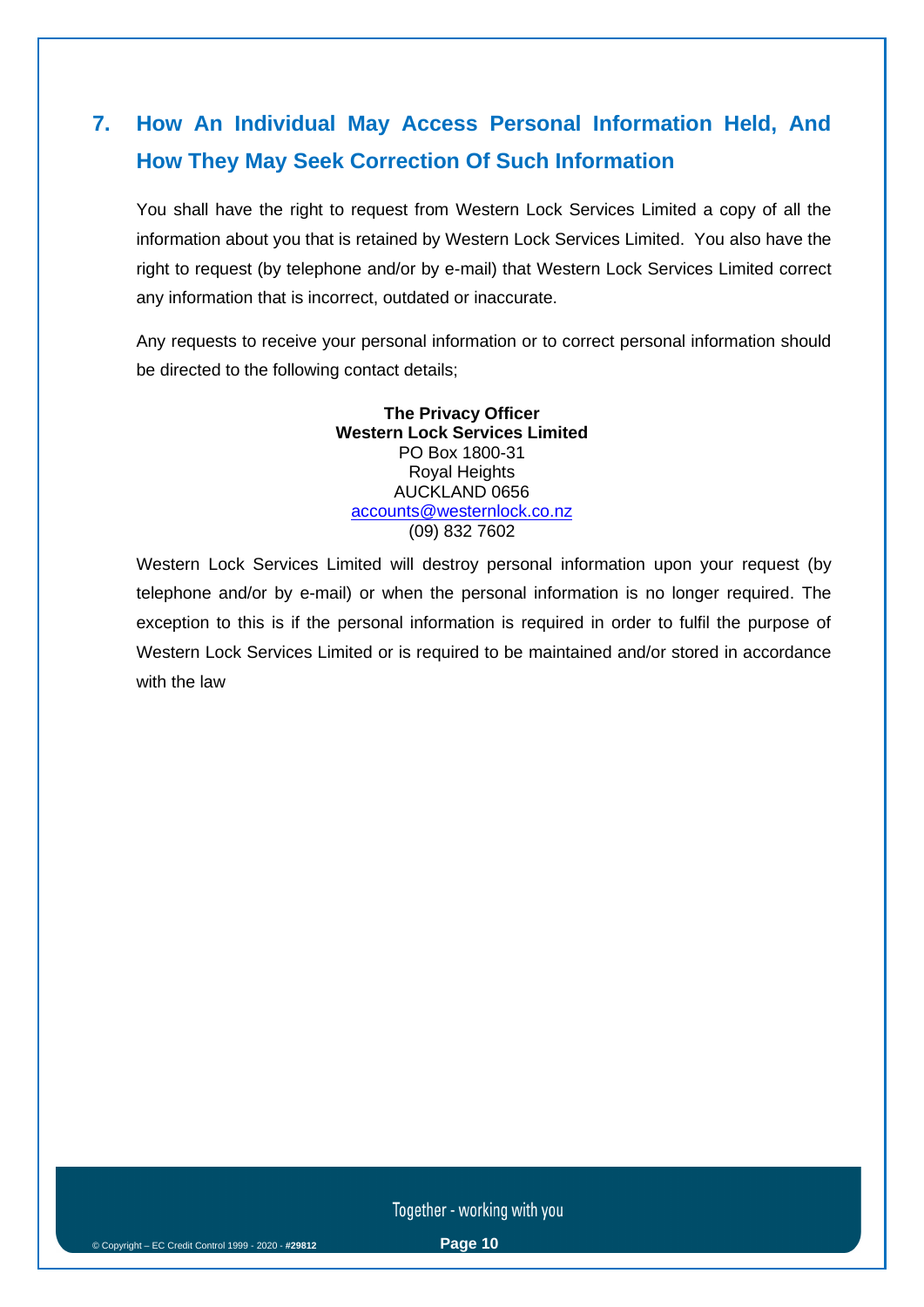# **8. How An Individual May Complain About A Breach Of The NZPP, And How The Complaint Will Be Dealt With**

You can make a complaint to Western Lock Services Limited's internal dispute resolution team ('IDR') regarding an interference with and/or misuse of your personal information by contacting Western Lock Services Limited via telephone or e-mail.

Any complaints should be directed to the following contact details in the first instance;

#### **The Privacy Officer Western Lock Services Limited** PO Box 1800-31 Royal Heights AUCKLAND 0656 [accounts@westernlock.co.nz](mailto:accounts@westernlock.co.nz) (09) 832 7602

In your communication you should detail to Western Lock Services Limited the nature of your complaint and how you would like Western Lock Services Limited to rectify your complaint.

We will respond to that complaint within 7 days of receipt and will take all reasonable steps to make a decision as to the complaint within 30 days of receipt of the complaint.

We will disclose information in relation to the complaint to any relevant credit provider and or CRB that holds the personal information the subject of the complaint.

In the event that you are not satisfied with the resolution provided, then you can make a complaint to the Privacy Commissioner at [http://www.privacy.org.nz/comply/comptop.html.](http://www.privacy.org.nz/comply/comptop.html)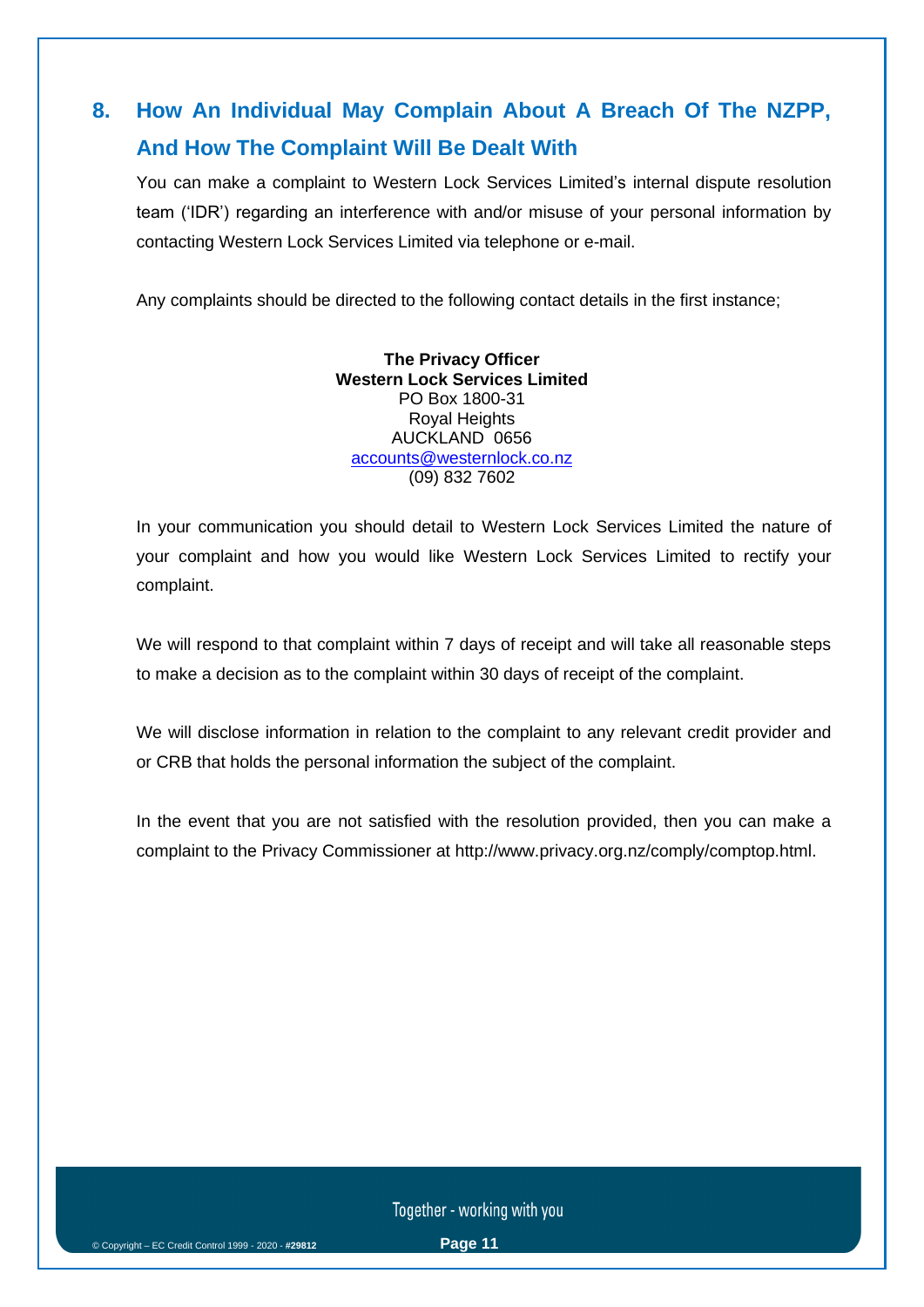#### **9. Will Personal Information Be Disclosed To Overseas Recipients**

Western Lock Services Limited does not disclose information about the client to third party overseas recipients unless the client has provided its consent. Western Lock Services Limited will notify you if circumstances change regarding overseas disclosure and will comply with the Act and the GDPR in all respects.

Unless otherwise agreed, Western Lock Services Limited agrees not to disclose any personal information about the client for the purpose of direct marketing. You have the right to request (by telephone and/or by e-mail) that Western Lock Services Limited does not disclose any personal information about you for the purpose of direct marketing.

#### **10. Availability Of This Privacy Policy Manual**

This Privacy Policy manual is available to all clients of Western Lock Services Limited. It will be made available (where applicable) on Western Lock Services Limited's website.

This manual will also be available upon request at Western Lock Services Limited's business premises and is available to be sent to you if required.

If you require a copy of this Privacy Policy please make a request utilising the following contact information in the first instance:

> **The Privacy Officer Western Lock Services Limited** PO Box 1800-31 Royal Heights AUCKLAND 0656 [accounts@westernlock.co.nz](mailto:accounts@westernlock.co.nz) (09) 832 7602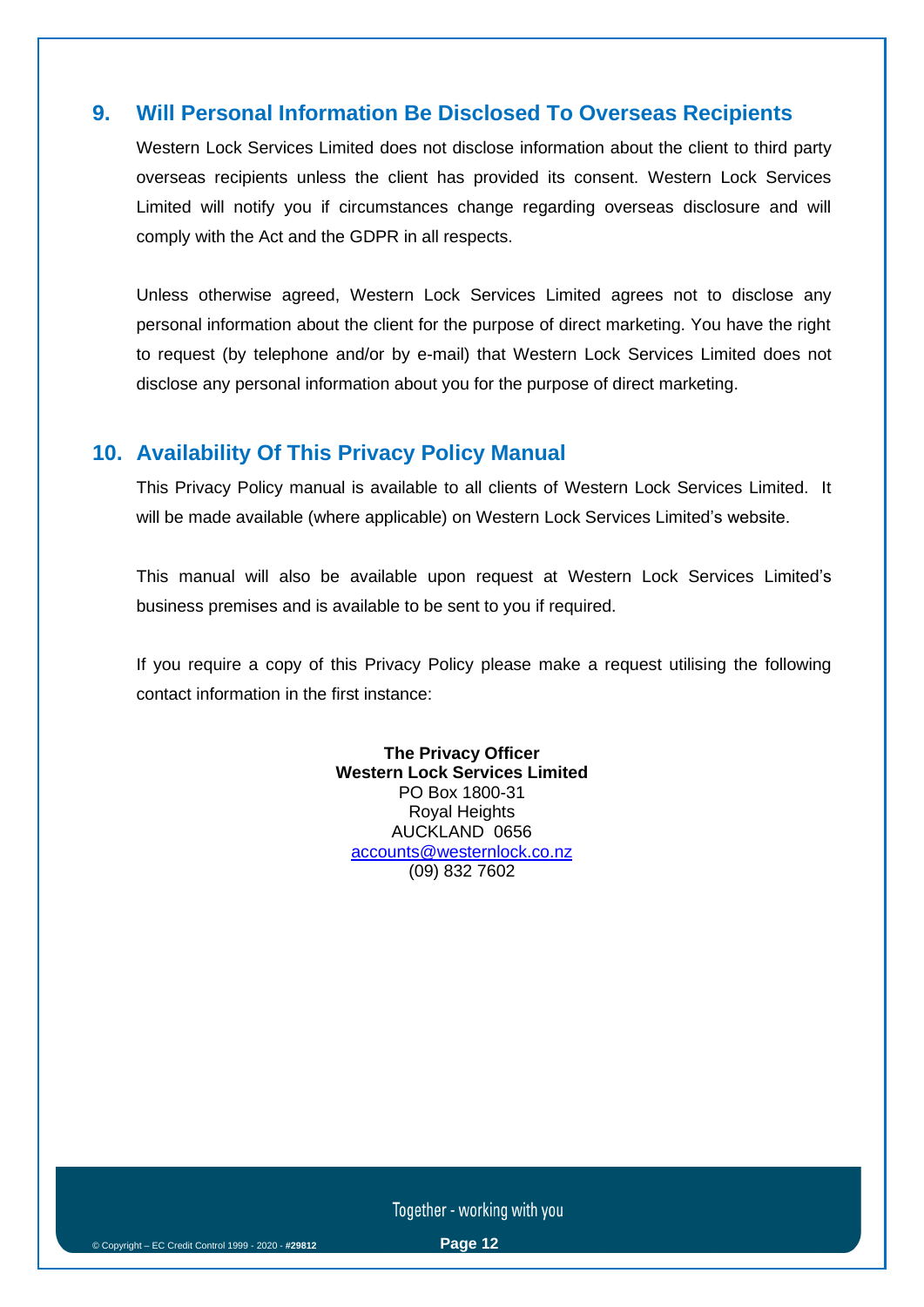#### **11. Privacy Officer (Responsibilities)**

Western Lock Services Limited has appointed an internal Privacy Officer to manage its privacy matters. The name of this officer is available by making contact with Western Lock Services Limited. The privacy officers duties include (but are not limited to) the following:

The Privacy Officer needs to be familiar with the NZPP's. Educational material is available from the office of the Privacy Commissioner which explains what Western Lock Services Limited needs to know in order to comply with the Privacy Act.

If a person complains to the Privacy Commissioner that Western Lock Services Limited has breached their privacy, the Privacy Commissioner may contact the Privacy Officer to discuss the complaint, and to see whether there is any means of settling the matter. The Privacy Officer shall provide whatever assistance is necessary. The Privacy Officer may be asked to provide background information or identify the staff members who can do so.

#### **Complaints**

In the event that a complaint about privacy issues is received the Privacy Officer will:

- 1/ Take ownership of the complaint and ensure that it is dealt with in a timely manner.
- 2/ Acknowledge receipt of the complaint within 24 hours and advise the complainant of their rights.
- 3/ Fully investigate the complaint.
- 4/ Respond, with findings, to the complainant within 30 days of receipt.
- 5/ Keep a record of all complaints received for ongoing review of policies and procedures.

In the event that a complaint about privacy issues is received via a credit reporter the Privacy Officer will:

- 1/ Take ownership of the complaint and ensure that it is dealt with in a timely manner.
- 2/ Acknowledge receipt of the complaint to the credit reporter within 24 hours (see attached Appendix A).
- 3/ Fully investigate the complaint.
- 4/ Respond, with findings, to the credit reporter within 7 days of receipt.
- 5/ Keep a record of all complaints received for ongoing review of policies and procedures.

#### **Other**

The Privacy Officer shall ensure that Western Lock Services Limited's documentation complies with the Privacy Act and Credit Reporting Privacy Code at all times.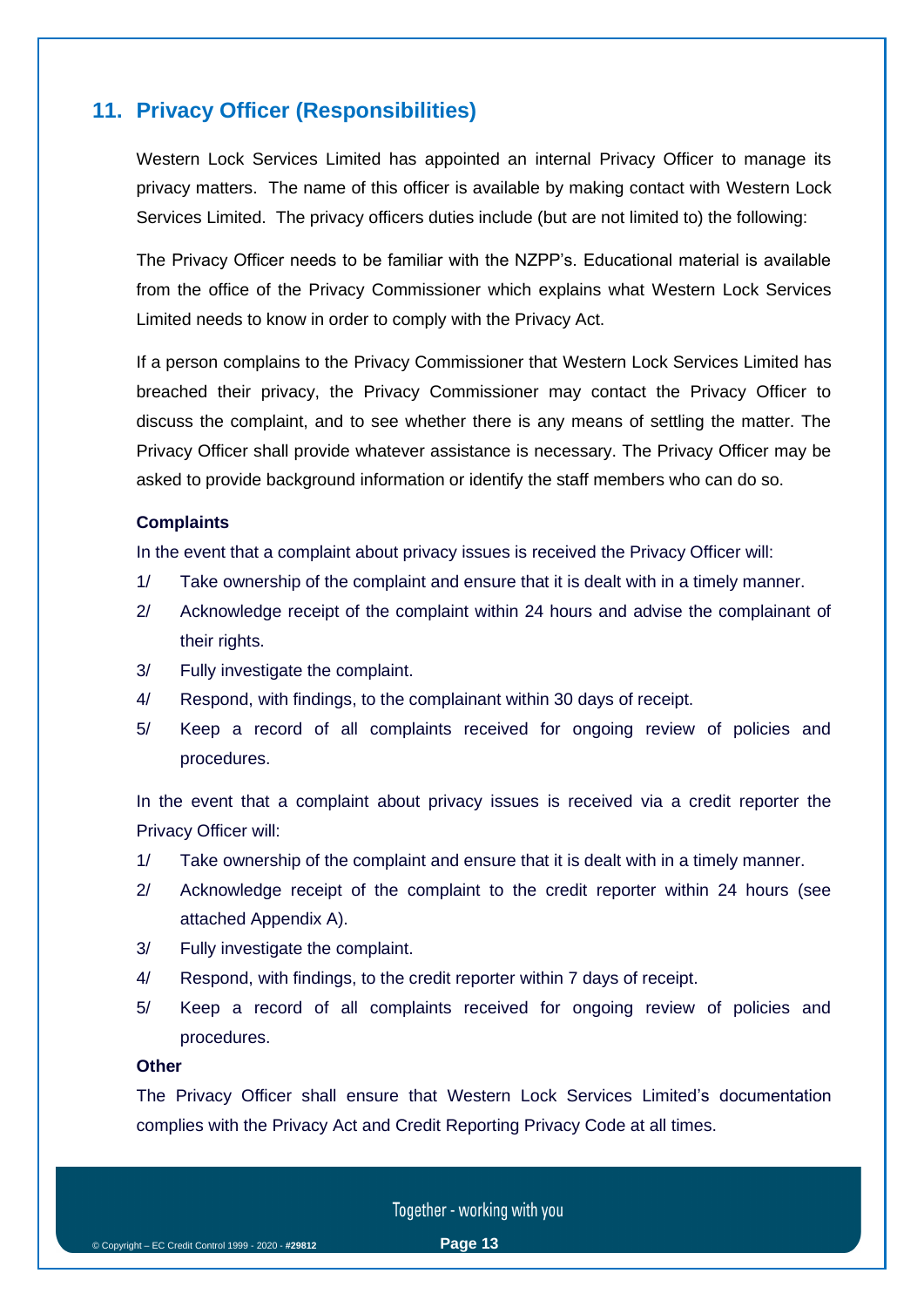#### **APPENDIX A - SUMMARY OF RIGHTS**

*(Rules 6 and 7 and clause 8)*

#### **A Summary of Your Rights Under the Credit Reporting Privacy Code 2004**

The Credit Reporting Privacy Code 2004 is issued under the Privacy Act 1993. It promotes fairness, accuracy, and privacy in the practice of credit reporting. Credit reporters gather and sell information about you such as a failure to pay your bills or if you have been made bankrupt. You can find the complete text of the Code at *http://www.privacy.org.nz* and the Privacy Act at *http://www.legislation.govt.nz/browse\_vw.asp?content-set=pal\_localprivate.* The Code, together with the Act, gives you specific rights, many of which are summarised below.

#### **Limited information can be reported about you.**

A credit reporter can only collect certain classes of information, set out in the Code, for its credit reporting database. A credit reporter will generally report information for no longer than  $5 - 7$  years: the actual retention periods are required to be displayed on each credit reporter's website.

#### **Only certain people can access your file for certain purposes.**

The Code limits the people who can gain access to your credit information. These will usually be credit providers who are considering your application for credit, but in some strictly defined situations the information may be available to prospective landlords, employers or insurers, to debt collectors, to those involved in court proceedings and to certain public sector agencies.

#### **Your consent is required in most situations.**

Most credit checks can only take place with your authorisation. This applies to access by credit providers, prospective landlords and prospective employers. Your authorisation may not be required for access by certain public sector agencies, those involved in court proceedings and debt collectors. The credit reporter is required to log each access that is made to your information and will normally disclose this information to you on request.

#### **You can find out what is held about you.**

You are entitled to request a copy of the credit information held about you by a credit reporter. You can ask for just the information contained in your credit report or for all the information held about you (which may include additional information, such as a more complete list of those who have accessed your report). If you want the information quickly (within 5 working days) you may be required to pay a reasonable charge, but otherwise no charge may be made. A credit reporter must take precautions to check the identity of anyone making a personal access request. This may involve asking you for certain identification details, although these cannot be added to the credit reporter's database without your authorisation.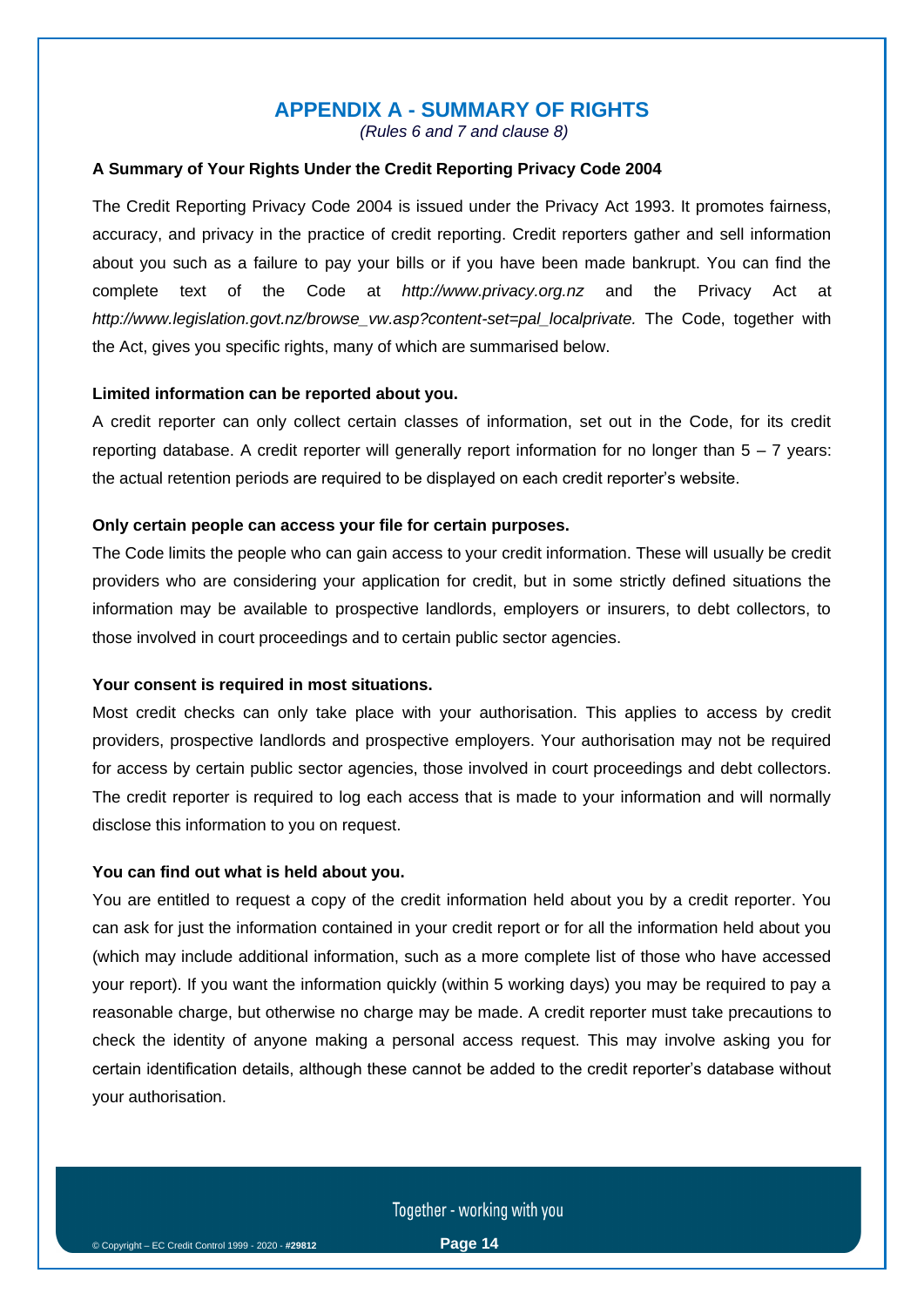#### **You can dispute inaccurate information with the credit reporter.**

Credit reporters must take reasonable steps to ensure the accuracy of the information they hold and must act promptly to correct any errors they become aware of. If you tell a credit reporter that your report contains an inaccuracy, the credit reporter must take steps to correct it. This will usually involve checking the information you provide with the source, such as a creditor who submitted a default. While the checking process is under way, the credit reporter must flag your credit report to show that the item has been disputed. The credit reporter must, as soon as reasonably practicable, decide whether to make the correction you have requested or to confirm the accuracy of the information. If the credit reporter needs longer than 20 working days to make a decision it must notify you of the extension and the reasons for it. If the requested correction is not made you must be told the reason and you may ask to have a statement of the correction sought but not made, attached to the relevant information. This statement will be included with future reports. If a correction is made or a correction statement is added, the credit reporter must inform anyone who has recently received your credit report of the change. They must tell you what they have done and provide you with a copy of the amended report. A credit report describes your credit history, not simply your current debts. Information about a bankruptcy that has been discharged or a default that has subsequently been paid in full can continue to be reported, provided it is updated to reflect the later developments, as it remains an accurate statement of those historical events.

#### **You have the right to make a complaint.**

Each credit reporter must maintain an internal complaints procedure and have a designated person to facilitate the fair, simple, speedy and efficient resolution of complaints. If you believe a credit reporter has breached the Code you should first approach them directly. If your complaint is not resolved you may complain to the Privacy Commissioner who has statutory powers to investigate the matter. Some cases that cannot be settled can be taken to the Human Rights Review Tribunal for final determination. Other civil law remedies may also be available including defamation and negligence.

#### **Contact addresses.**

Western Lock Services Limited PO Box 1800-31 Royal Heights AUCKLAND Ph (09) 832 7602

Office of the Privacy Commissioner PO Box 10094, The Terrace WELLINGTON 6143 Fax (04) 474 7595

Warning: This is only a generalised summary. In the event of a discrepancy between this summary and a provision of the code or Act, the code or Act prevails.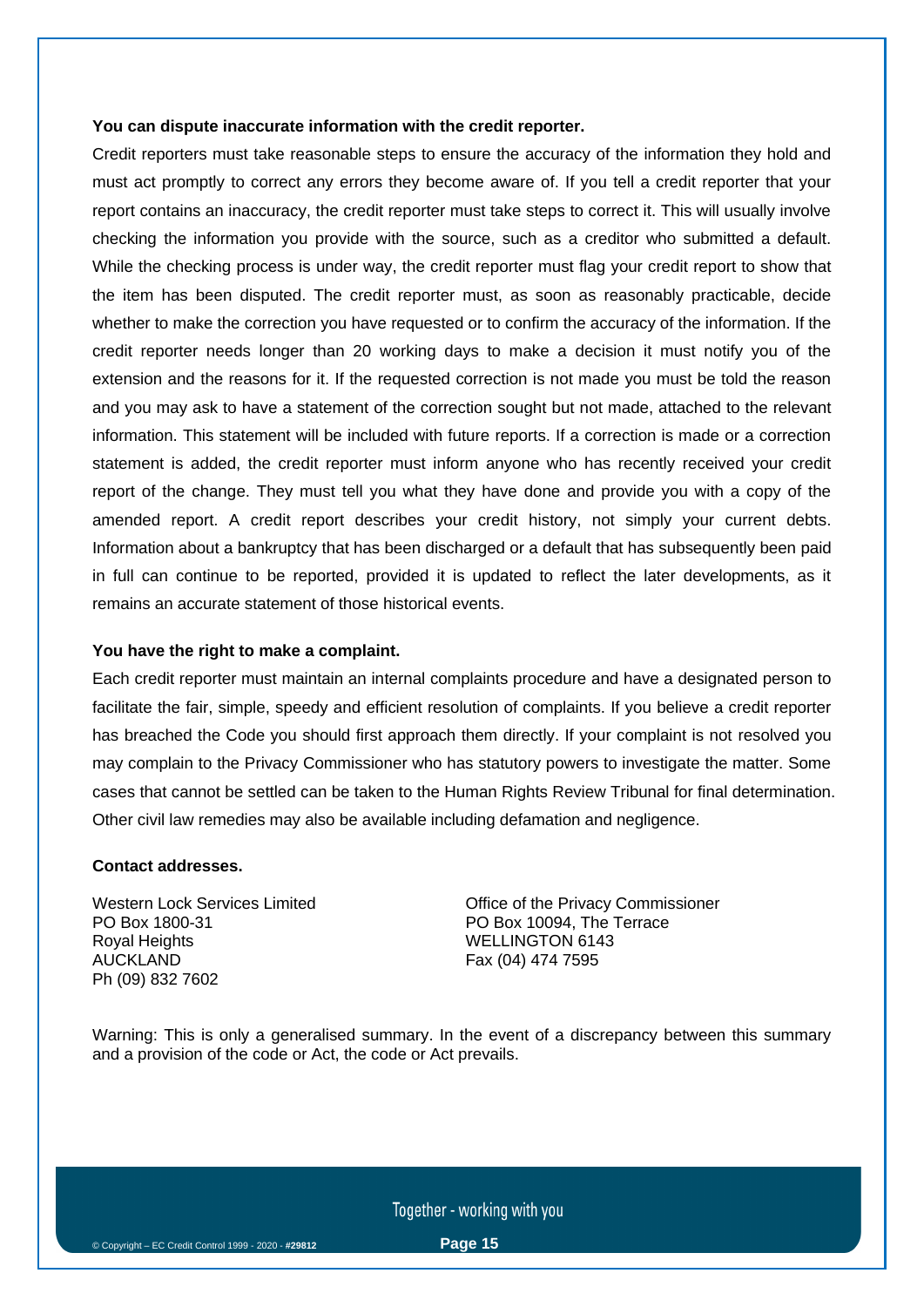#### **APPENDIX B - INFORMATION PRIVACY PRINCIPLES**

#### **NOTE**

In some cases agencies are authorised or required by other legislation to collect, use, retain, or make available, personal information, and in most cases where an agency collects, uses, retains or makes available personal information in accordance with such legislation this will not amount to a breach of the Privacy Act. (section 7 of the Privacy Act 1993).

#### **PRINCIPLE 1**

#### **Purpose of collection of personal information**

Personal information shall not be collected by any agency unless-

- (a) The information is collected for a lawful purpose connected with a function or activity of the agency; and
- (b) The collection of the information is necessary for that purpose.

#### **PRINCIPLE 2**

#### **Source of personal information**

- (1) Where an agency collects personal information, the agency shall collect the information directly from the individual concerned.
- (2) It is not necessary for an agency to comply with sub clause (1) of this principle if the agency believes, on reasonable grounds,-
	- (a) That the information is publicly available information; or
	- (b) That the individual concerned authorises collection of the information from someone else; or
	- (c) That non-compliance would not prejudice the interests of the individual concerned; or
	- (d) That non-compliance is necessary --
		- (i) To avoid prejudice to the maintenance of the law by any public sector agency, including the prevention, detection, investigation, prosecution, and punishment of offences; or
		- (ii) For the enforcement of a law imposing a pecuniary penalty; or
		- (iii) For the protection of the public revenue; or
		- (iv) For the conduct of proceedings before any court or Tribunal (being proceedings that have been commenced or are reasonably in contemplation); or
	- (e) That compliance would prejudice the purposes of the collection; or
	- (f) That compliance is not reasonably practicable in the circumstances of the particular case: or
	- (g) That the information-
		- (i) Will not be used in a form in which the individual concerned is identified; or
		- (ii) Will be used for statistical or research purposes and will not be published in a form that could reasonably be expected to identify the individual concerned; or
	- (h) That the collection of the information is in accordance with an authority granted under section 54 of this Act.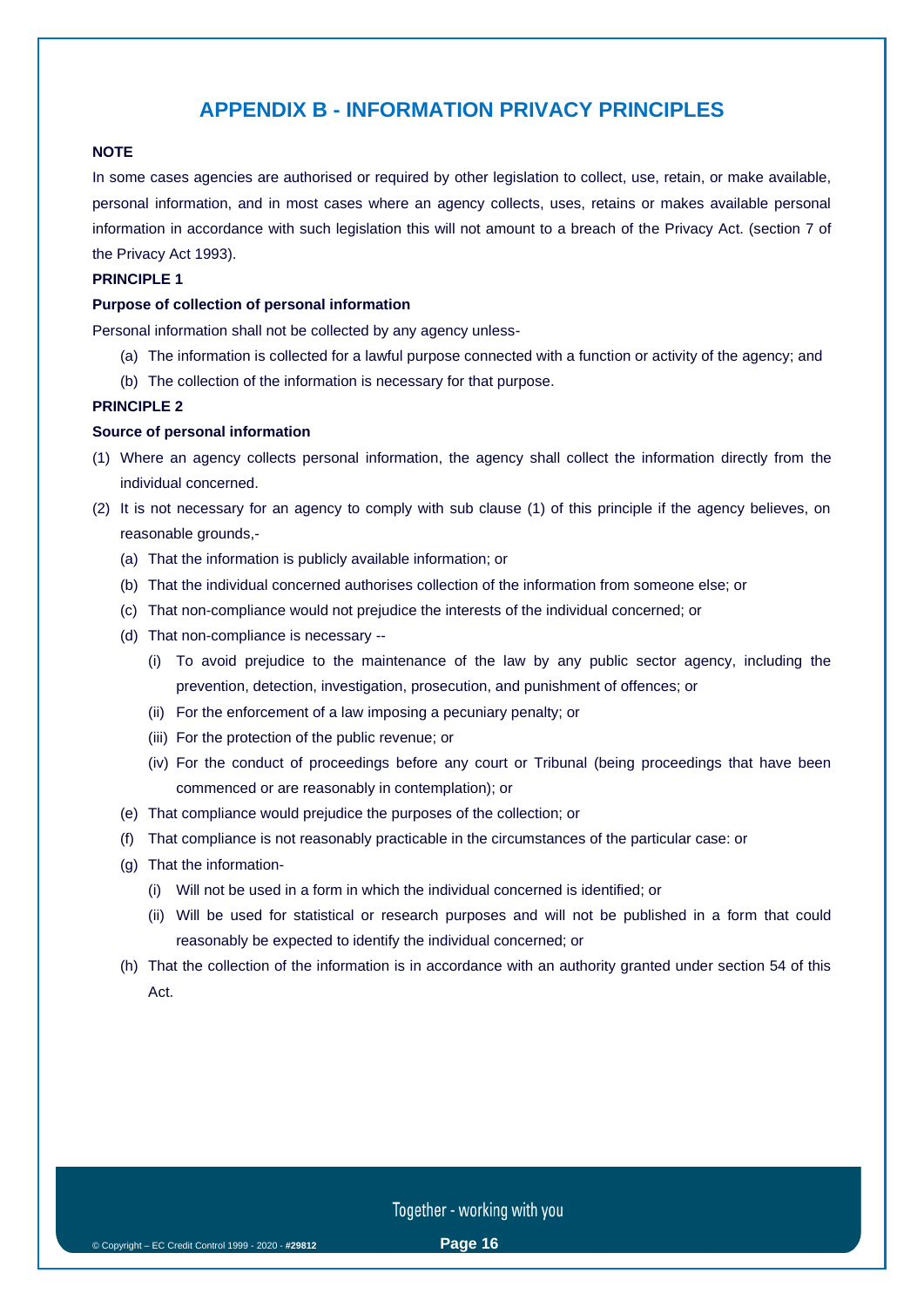#### **PRINCIPLE 3**

#### **Collection of information from subject**

- (1) Where an agency collects personal information directly from the individual concerned, the agency shall take such steps (if any) as are, in the circumstances, reasonable to ensure that the individual concerned is aware of -
	- (a) The fact that the information is being collected; and
	- (b) The purpose for which the information is being collected; and
	- (c) The intended recipients of the information; and
	- (d) The name and address of
		- (i) The agency that is collecting the information; and
		- (ii) The agency that will hold the information; and
	- (e) If the collection of the information is authorised or required by or under law
		- (i) The particular law by or under which the collection of the information is so authorised or required; and
		- (ii) Whether or not the supply of the information by that individual is voluntary or mandatory; and
	- (f) The consequences (if any) for that individual if all or any part of the requested information is not provided; and
	- (g) The rights of access to, and correction of, personal information provided by these principles.
- (2) The steps referred to in sub clause (1) of this principle shall be taken before the information is collected or, if that is not practicable, as soon as practicable after the information is collected.
- (3) An agency is not required to take the steps referred to in sub clause (1) of this principle in relation to the collection of information from an individual if that agency has taken those steps in relation to the collection, from that individual, of the same information or information of the same kind, on a recent previous occasion.
- (4) It is not necessary for an agency to comply with sub clause (1) of this principle if the agency believes, on reasonable grounds -
	- (a) That non-compliance is authorised by the individual concerned; or
	- (b) That non-compliance would not prejudice the interests of the individual concerned; or
	- (c) That non-compliance is necessary
		- (i) To avoid prejudice to the maintenance of the law by any public sector agency, including the prevention, detection, investigation, prosecution, and punishment -of offences; or
		- (ii) For the enforcement of a law imposing a pecuniary penalty; or
		- (iii) For the protection of the public revenue; or
		- (iv) For the conduct of proceedings before any court or Tribunal being proceedings that have been commenced or are reasonably in contemplation); or
	- (d) That compliance would prejudice the purposes of the collection; or
	- (e) That compliance is not reasonably practicable in the circumstances of the particular case; or
	- (f) That the information
		- (i) Will not be used in a form in which the individual concerned is identified; or
		- (ii) Will be used for statistical or research purposes and will not be published in a form that could reasonably be expected to identify the individual concerned.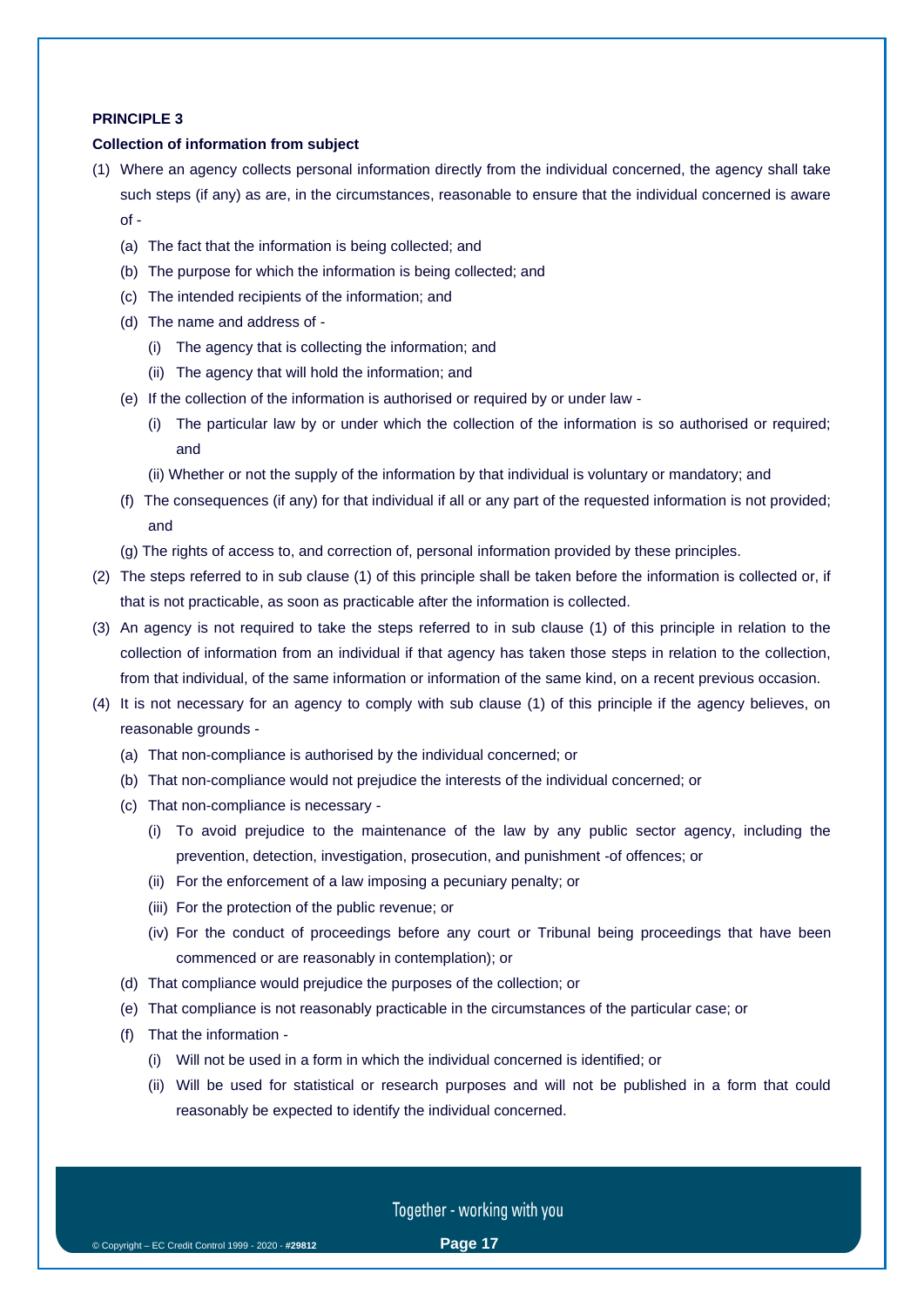#### **PRINCIPLE 4**

#### **Manner of collection of personal information**

Personal information shall not be collected by an agency-

- (a) By unlawful means; or
- (b) By means that, in the circumstances of the case,
	- (i) Are unfair; or
	- (ii) Intrude to an unreasonable extent upon the personal affairs of the individual concerned.

#### **PRINCIPLE 5**

#### **Storage and security of personal information**

An agency that holds personal information shall ensure -

- (a) That the information is protected, by such security safeguards as it is reasonable in the circumstances to take, against -
	- (i) Loss; and
	- (ii) Access, use, modification or disclosure, except with the authority of the agency that holds the information; and
	- (iii) Other misuse; and
- (b) That if it is necessary for the information to be given to a person in connection with the provision of a service to the agency, everything reasonably within the power of the agency is done to prevent unauthorised use or unauthorised disclosure of the information.

#### **PRINCIPLE 6**

#### **Access to personal information**

- (1) Where an agency holds personal information in such a way that it can be readily be retrieved, the individual concerned shall be entitled -
	- (a) To obtain from the agency confirmation of whether or not the agency holds such personal information; and
	- (b) To have access to that information.
- (2) Where, in accordance with sub clause (1)(b) of this principle, an individual is given access to personal information, the individual shall be advised that, under principle 7, the individual may request the correction of that information.
- (3) The application of this principle is subject to the provisions of Parts IV and V of this Act.

#### **PRINCIPLE 7**

#### **Correction of personal information**

- (1) Where an agency holds personal information, the individual concerned shall be entitled
	- (a) To request correction of the information; and
	- (b) To request that there be attached to the information a statement of the correction sought but not made.
- (2) An agency that holds personal information shall, if so requested by the individual concerned or on its own initiative, take such steps (if any) to correct that information as are, in the circumstances, reasonable to ensure that, having regard to the purposes for which the information may lawfully be used, the information is accurate, up to date, complete, and not misleading.
- (3) Where an agency that holds personal information is not willing to correct that information in accordance with a request by the individual concerned, the agency shall, if so requested by the individual concerned, take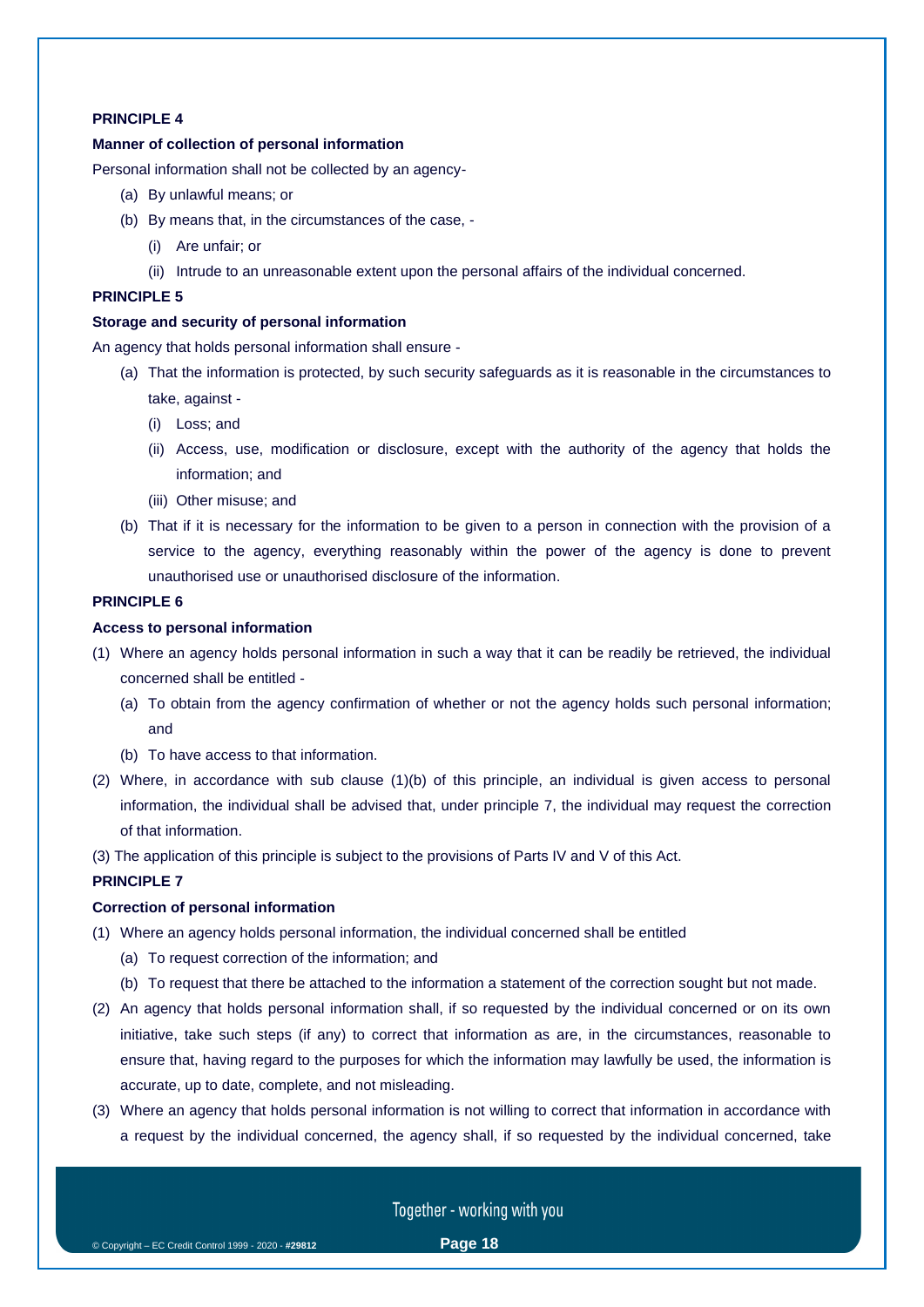such steps (if any) as are reasonable in the circumstances to attach to the information, in such a manner that it will always be read with the information, any statement provided by that individual of the correction sought.

- (4) Where the agency has taken steps under sub clause (2) or sub clause (3) of this principle, the agency shall, if reasonably practicable, inform each person or body or agency to whom the personal information has been disclosed of these steps.
- (5) Where an agency receives a request made pursuant to sub clause (1) of this principle, the agency shall inform the individual concerned of the action taken as a result of the request.

#### **PRINCIPLE 8**

#### **Accuracy, etc., of personal information to be checked before use**

An agency that holds information shall not use that information without taking such steps (if any) as are, in the circumstances, reasonable to ensure that, having regard to the purpose for which the information is proposed to be used, the information is accurate, up to date, complete, relevant, and not misleading.

#### **PRINCIPLE 9**

#### **Agency not to keep personal information for longer than necessary**

An agency that holds personal information shall not keep that information for longer than is required for the purposes for which the information may lawfully be used.

#### **PRINCIPLE 10**

#### **Limits on use of personal information**

An agency that holds personal information that was obtained in connection with one purpose shall not use the information for any other purpose unless the agency believes, on reasonable grounds:-

- (a) That the source of the information is a publicly available publication; or
- (b) That the use of the information for that other purpose is authorised by the individual concerned; or
- (c) That non-compliance is necessary
	- (i) To avoid prejudice to the maintenance of the law by any public sector agency, including the prevention, detection, investigation, prosecution, and punishment of offences; or
	- (ii) For the enforcement of a law imposing a pecuniary penalty; or
	- (iii) For the protection of the public revenue; or
	- (iv) For the conduct of proceedings before any Court or Tribunal (being proceedings that have been commenced or are reasonably in contemplation); or
- (d) That the use of the information for that other purpose is necessary to prevent or lessen a serious and imminent threat to-
	- (i) Public health or public safety; or
	- (ii) The life or health of the individual concerned or another individual; or
- (e) That the purpose for which the information is used directly related to the purpose in connection with which the information was obtained; or
- (f) That the information-
	- (i) Is used in a form in which the individual concerned is not identified; or
	- (ii) Is used for statistical or research purposes and will not be published in a form that could reasonably be expected to identify the individual concerned or;
- (g) That the use of the information is in accordance with an authority granted under section 54 of this Act.